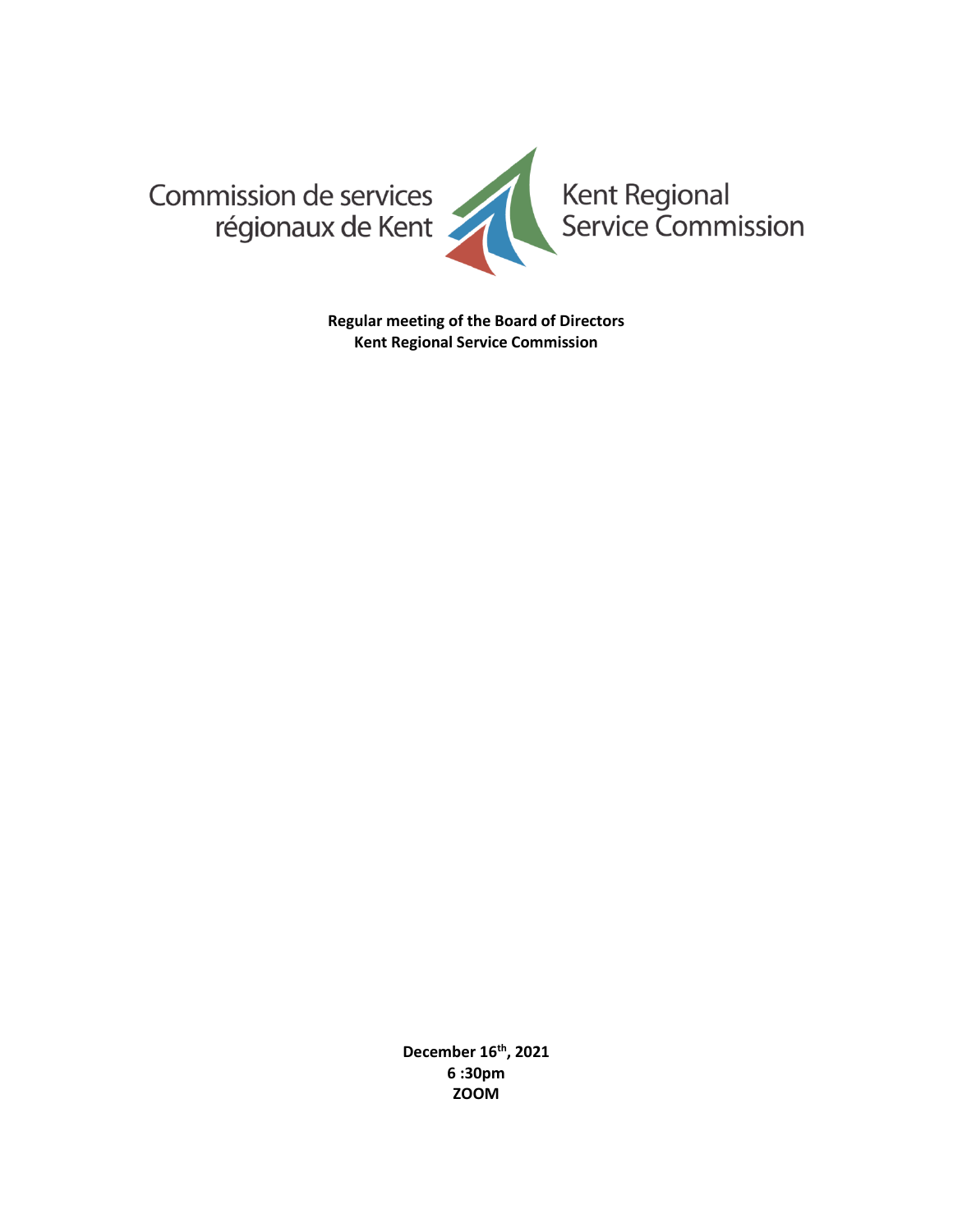# **1. CALL TO ORDER**

The Chair, Pierrette Robichaud, opens the meeting at 6:32 pm and welcomes everyone.

# **2. ATTENDANCE**

- ➢ Pierrette Robichaud, Chair of the KRSC and Mayor of the Village of Rogersville
- ➢ Claude LeBlanc, Vice-Chair of the KRSC and President of the LSD of Wellington
- ➢ Aldéo Saulnier, Mayor of the Town of Bouctouche
- ➢ Daniel Bourgeois, President of the LSD of Grande-Digue
- ➢ Danielle Dugas, Mayor of the Village of Saint-Louis-de-Kent
- ➢ Docile Cormier, President of the LSD of Carleton
- ➢ Éric Tremblay, President of the LSD of Saint-Ignace
- ➢ Gisèle Fontaine, President of the LSD of Saint-Louis
- ➢ Jacques Cormier, President of the LSD of Saint-Paul
- ➢ Jean-Pierre Richard, Mayor of the Village of Saint-Antoine
- ➢ Kris Morey, President of the LSD of Weldford
- ➢ Marc Goguen, Mayor of the Rural Community of Cocagne
- ➢ Paul Lirette, President of the LSD of Saint-Charles
- $\triangleright$  Roger Richard, President of the LSD of Acadieville
- $\triangleright$  Stella Richard, Mayor of the Town of Richibucto
- ➢ Tina Beers, President of the LSD of Harcourt
- ➢ Wayne Carpenter, Mayor of the Village of Rexton

#### **OTHERS**

- $\triangleright$  Paul Lang, Executive Director of the KRSC
- ➢ Isabelle Godin, Assistant Executive Director of KRSC
- ➢ Francine Arsenault, Administrative Assistant of KRSC
- ➢ Francine Babineau, Translator
- ➢ Roger Pitre, EMO
- ➢ Sonia Mazerolle, Rural Settlement Coordinator Kent County
- ➢ Gérard Thébeau, Amish project consultant
- ➢ Leslie Cail, Amish project
- $\triangleright$  Roger Doiron, Chair of the Health Committee
- ➢ Daniel Goguen, Local Services Manager/Environment and Local Government
- $\triangleright$  Members of the public

#### **3. CONFLICT OF INTEREST DECLARATIONS**

Nothing to declare.

# **4. ADOPTION OF THE AGENDA**

2021-118

It was moved by Paul Lirette, seconded by Gisèle Fontaine, that the agenda be adopted as presented.

Motion carried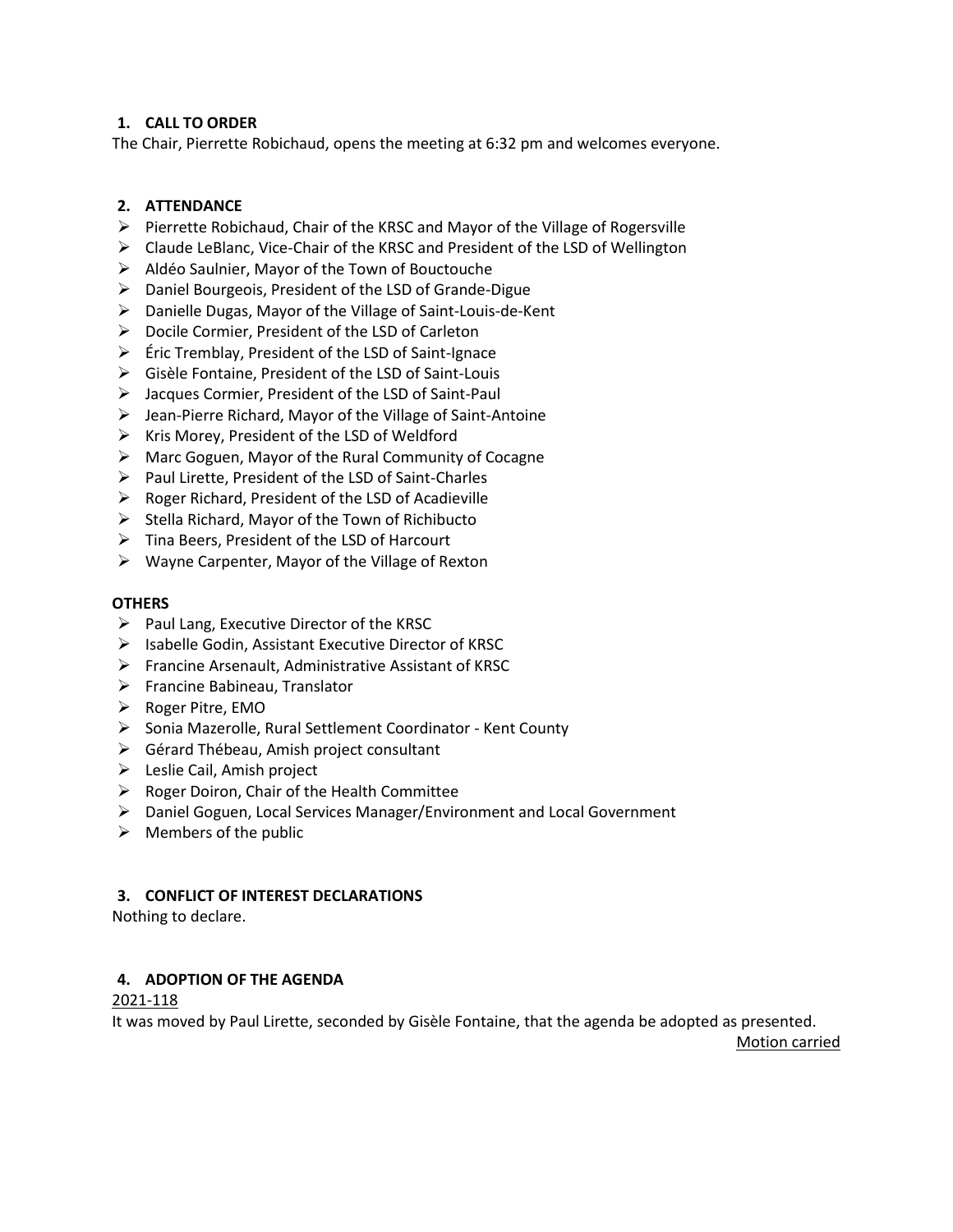# **5. ADOPTION OF THE MINUTES OF NOVEMBER 18TH , 2021**

## 2021-119

It was moved by Danielle Dugas, seconded by Marc Goguen, that the minutes of the November 18<sup>th</sup>, 2021 regular meeting be approved as presented.

Motion carried

## **6. BUSINESS ARISING FROM THE MINUTES**

The Chair of the Health Committee, Roger Doiron, gives a report on the progress of the committee.

## **a. Health Committee**

WHEREAS the members of the Health Committee have received the news that the Vitalité Health Network will be hiring a person to manage the Stella-Maris-de-Kent Hospital in the spring of 2022 (Operations Manager).

WHEREAS one of the roles and responsibilities of the manager will be to work more closely with the community.

WHEREAS since the manager will be responsible for working with the community it would be preferable to have a member of the community on the selection committee so that the person chosen has the skills and abilities to work with the community.

## 2021-120

Be it therefore resolved that the Kent RSC send a letter to the Chair of the Board of Directors of the Vitalité Health Network requesting that a member of the Kent community be part of the hiring committee for the new person who will be in charge of managing the Stella-Maris-de-Kent Hospital and ensuring the creation of links between the institution and the community.

Moved by: Danielle Dugas Seconded by: Paul Lirette

> Motion carried 1 NAY – Wayne Carpenter

Roger Doiron gives some explanations before moving on to the motion.

WHEREAS the Minister of Health has released her action plan for health reform.

WHEREAS the Health Committee met to study the action plan and created a sub-committee to analyze the action plan and recommend correspondence and a response to the health committee and then to the Board to respond to the Minister of Health.

WHEREAS the Health Committee met on December 9 and recommended to the Kent RSC Board of Directors to send the correspondence and the related document to the Minister of Health.

#### 2021-121

Be it therefore resolved that the Kent RSC Board of Directors send correspondence and the related document to the Minister of Health as recommended by the Health Committee.

Moved by: Danielle Dugas Seconded by: Gisèle Fontaine

Motion carried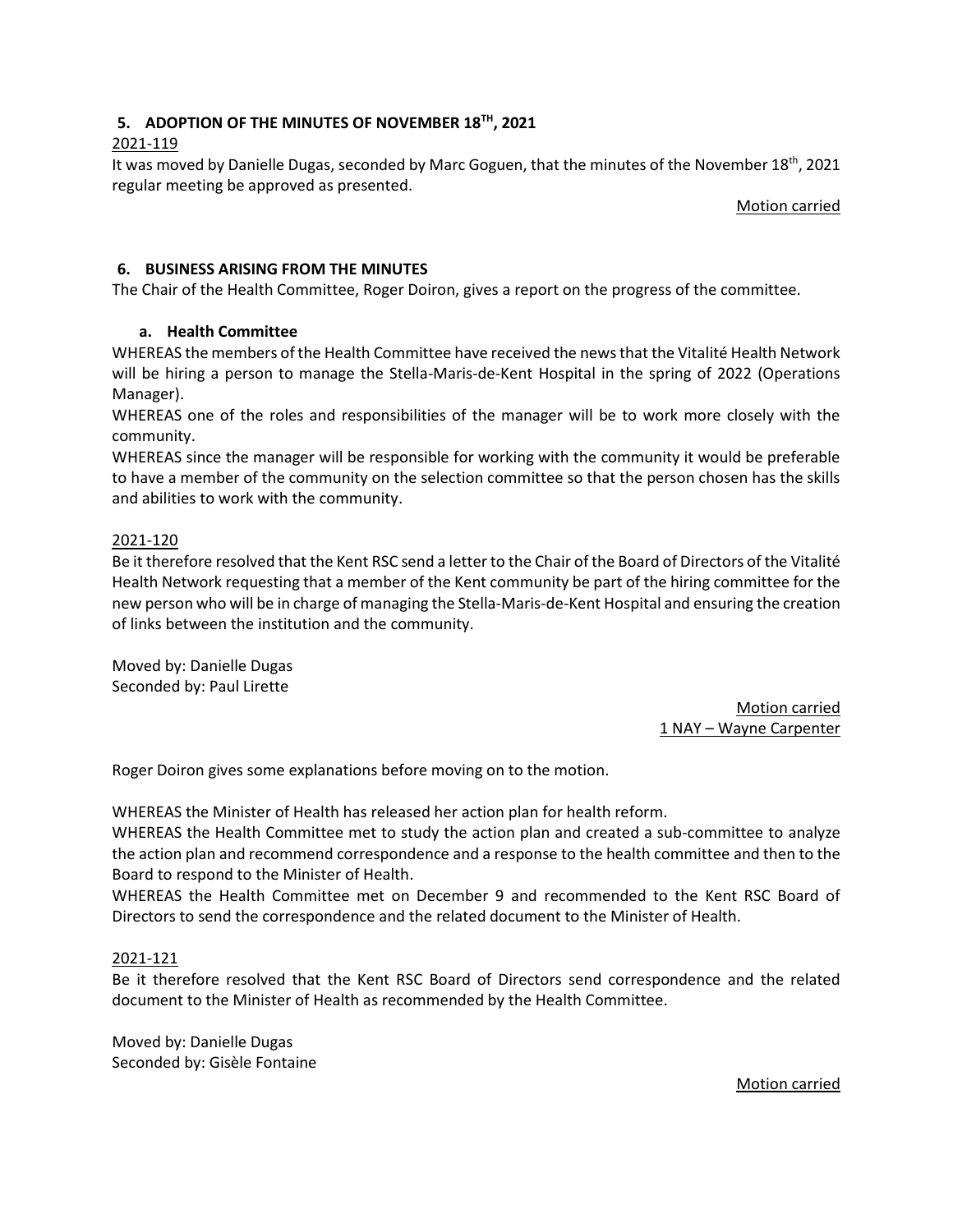#### **b. Immigration (Sonia Mazerolle)**

In her report, Sonia Mazerolle mentions that 3 newcomers arrived last week. She expects 8 more by the end of January 2022. The position for 25 hours/week has not been posted yet but should be posted soon.

#### **c. White Paper**

Paul Lang shares with the group that the 3rd reading was passed today and that the bill is going to Royal Assent tomorrow. There are 2 transitional leaders at the provincial level that have been announced - Gérard Belliveau and Lise Ouellette. Essentially, they are the ones who will be managing the transition agents in the field. It was announced that there will be 4 transition agents for the RSCs and approximately 10 to 12 for the municipalities.

#### **7. PRESENTATION (Gérard Thébeau – Amish)**

Mr. Gérard Thébeau, consultant for the Amish project, gives a presentation to the group on the path and history of the project. He introducs Mr. Leslie Cail who has been an indispensable source for the project. Mr. Cail says a few words to the group and stresses the importance of succession for the future. In providing an update on the project, Mr. Thébeau mentions challenges such as limited agricultural protection, sharing farmland from generation to generation, and labour issues to name a few. He goes on to say that our local food supply is vulnerable and that we are losing land to development and poor planning. He explains that Mr. Cail had been contacted by someone saying that there were Amish families looking for land in the area. These communities are aiming for long-term local food production with relatively small-scale agriculture. Reducing environmental risks with smaller farms while increasing volumes by working together. He shares some facts about the Amish and Mennonite communities. Here are a few: community living based on their religious faith; most use horses and buggies for transportation; most do not have electricity and do not use personal phones or other modern technology; encourages large families; supplement their income with welding, construction, furniture making, mechanical work, baking, roadside stands; pay their taxes; don't rely on employment insurance or family benefits; don't rely on government assistance; care for their elders; for many, farming is their primary base. They produce a large percentage of their food consumption. It was said that these communities make a significant contribution to the local economy. These communities could be a good asset to our region by contributing to farm succession and reclaiming abandoned farmland. They would help secure the local food supply. In addition to farming, they practice many other trades to support their families. They are good neighbors. It would also be a great tourist attraction. Most communities practice reference farming, which means they reach a certain product size and then stop (40 cows, 100 dairy goats, etc.). Gerard proceeds to explain the potential economic impact and shares some examples and numbers. Gerard talks about the many studies that have been done, the data collected, the partnerships that have been formed, etc. Paul Lang and himself went to Ontario to visit Amish/Mennonite families to better understand their needs. Some communities in Ontario seem to be interested in what we can offer them. They had many questions.

Paul Lang took the floor to thank the provincial and federal governments for their financial contribution to the project, along with the KRSC portion, which allowed the hiring of Gérard Thébeau. Since the contributions end on March 31, 2022, we hope to have confirmations from the interested communities during the new year. There is a lot of interest. Mr. Thébeau has sent, or will send, other packets to those who are particularly interested.

#### **8. CORRESPONDENCE**

- November 18, 2021 Basile Chiasson, Chiasson & Roy Droit-Law
- December 14, 2021 Léona Bernard, Les Ami.e.s de l'Hôpital Stella-Maris-de-Kent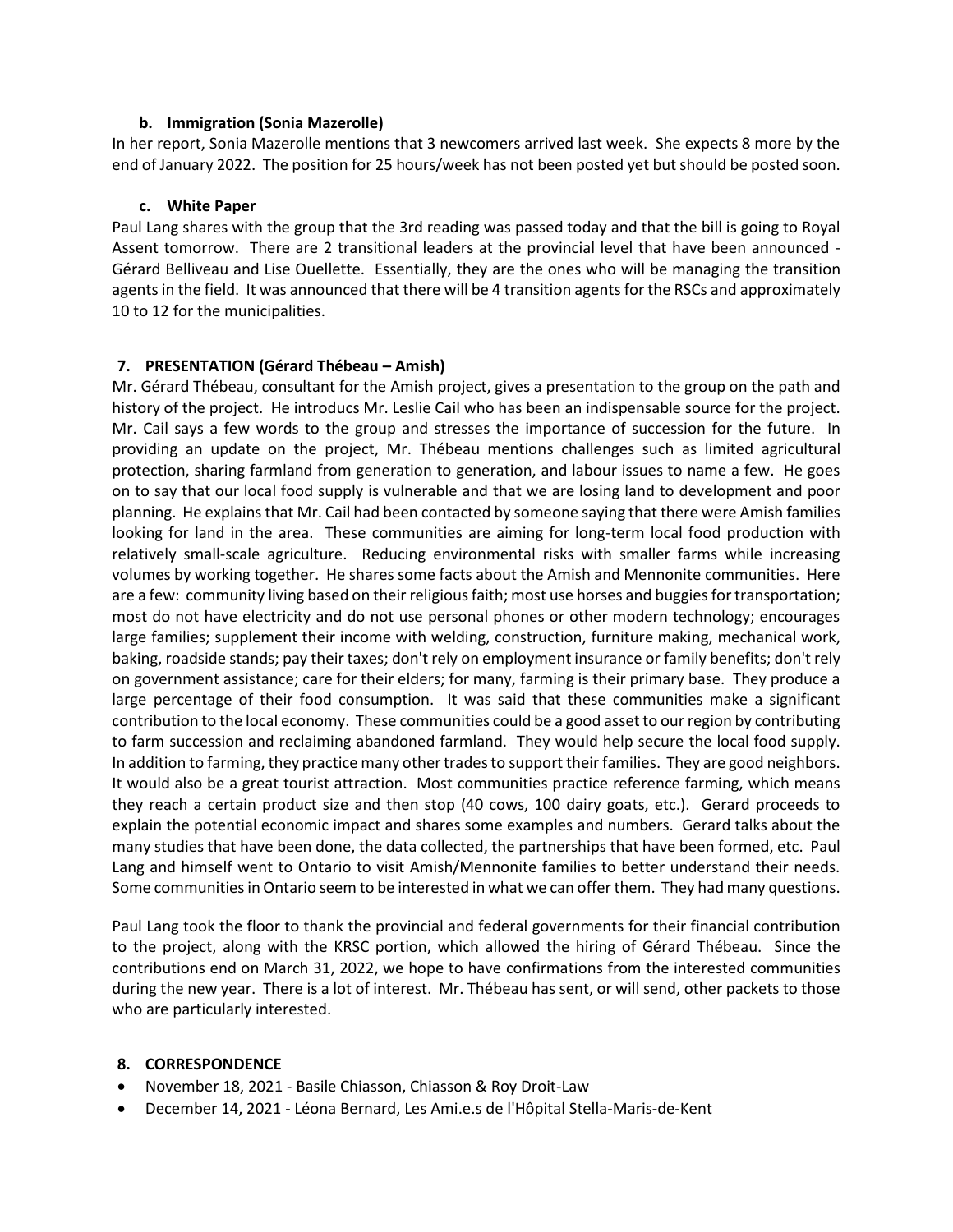# **9. COMMITTEE REPORTS**

Paul Lang explains the resolutions before proceeding to the votes.

# **a. Finance – Administration – Human ressources**

# 2021-122

It was moved by Gisèle Fontaine, seconded by Jean-Pierre Richard, that the amendments to the Occupational Health and Safety Policy be adopted as recommended by the Finance Committee be accepted by the BOD members for adoption.

# Motion carried

# 2021-123

It was moved by Paul Lirette, seconded by Jacques Cormier, that the Covid-19 Vaccination Policy be accepted by the Board of Directors for adoption.

#### Motion carried

## 2021-124

It was moved by Aldéo Saulnier, seconded by Docile Cormier, that the changes to office hours and employees be accepted as recommended by the Finance Committee.

#### Motion carried

## 2021-125

It was moved by Kris Morey, seconded by Marc Goguen, that the Board of Directors agree to transfer the sum of \$18,000.00 to the Solid Waste Department's General Operating Reserve Fund in accordance with Section 101 of the Local Governance Act and its Regulation 97-145 and if the Board wishes to withdraw these funds a resolution must be passed.

#### Motion carried

#### 2021-126

It was moved by Kris Morey, seconded by Claude LeBlanc, that the Board of Directors agree to transfer the sum of \$1,300 to the Regional Collaboration General Operating Reserve Fund in accordance with Section 101 of the Local Governance Act and its Regulation 97-145 and if the Board wishes to withdraw these funds a resolution must be passed.

#### Motion carried

#### 2021-127

It was moved by Paul Lirette, seconded by Gisèle Fontaine, that the Board of Directors accept the recommendation of the Finance Committee to conduct a salary review and revision of the employee salary grid in 2022 in order to adopt a new salary policy to be effective January 1, 2023.

Motion carried

# **b. Audit**

Nothing to report.

**c. Economic Development** Nothing to report.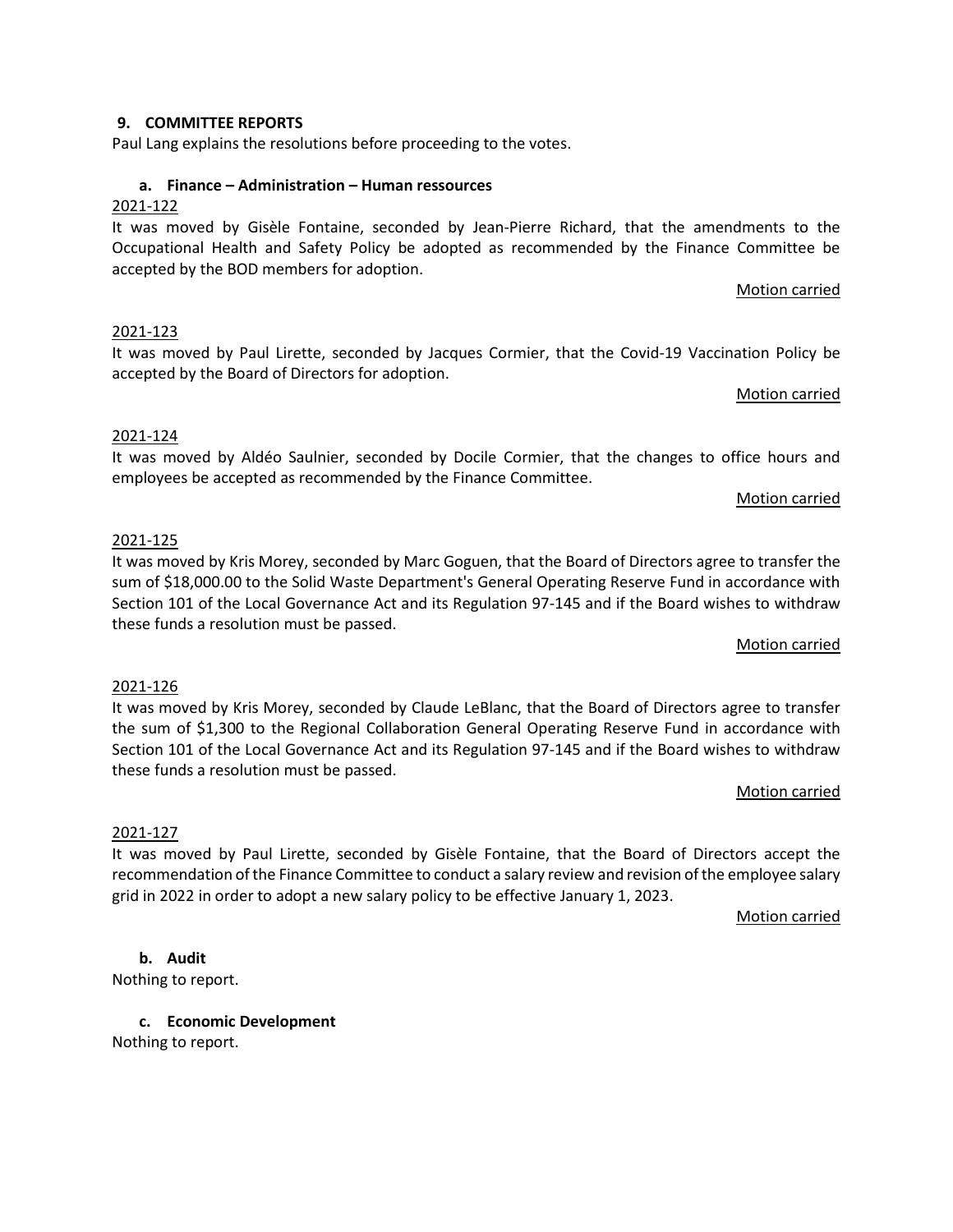#### **d. Kent Community Transportation**

The committee has not met since October 2021 as the CIN prefers to wait for the transition of new services as transportation will become a mandated service of the KRSC. The transition will take place over the next year.

#### **10. REPORT ON COLLABORATIVE SERVICES ACTIVITIES**

#### **a. Planning**

The construction report for November 2021 is circulated.

#### **b. Solid waste**

The minutes of the Solid Waste Management Technical Committee for October 14, 2021 and the November 2021 waste report are circulated.

#### **c. Public safety**

The committee met last night. Claude LeBlanc finds some of the points made by Maxime Babineau in the RCMP quarterly report a bit alarming.

#### **d. Emergency measures (Roger Pitre)**

In his report, Roger Pitre announced that some of Covid's restrictions will change tomorrow (50% capacity in facilities) and that there may also be some surprises. He will share the information as soon as possible. On the municipal side, emergency plans are on hold for now because of the White Paper. We still need to be prepared and sanitary measures will have to be applied in the warming centers in case of a disaster. Roger is always there to give advice or answer questions. For the BEM (Basic Emergency Measures) course, he thinks it will probably be held in person but he will get back to us to confirm. This is a course that is normally offered online but the training coordinator is trying to modify it to facilitate in-person delivery.

#### **e. Regional community infrastructures (Julie Payer Lafrance)**

Nothing to report.

#### **11. CHAIR (NOVEMBER 12 to DECEMBER 8, 2021)**

- November 12: Finance Committee meeting
- November 15: Meeting Chair and Executive Director
- November 17: Zoom meeting with the Deputy Minister on the reform
- November 18: KRSC BOD meeting
- November 23: Health Committee meeting
- November 25: Meeting with the chairs and EDs of the RSCs on the White Paper
- November 27: Session with CMNCP by zoom on community safety
- December 3, 4 and 5: AFMNB Conference and AGM

#### **12. EXECUTIVE DIRECTOR'S REPORT (NOVEMBER 12 TO DECEMBER 9, 2021)**

NOVEMBER 12 - Finance Committee meeting in Richibucto

NOVEMBER 12 - Strategic planning meeting with UdeM in Moncton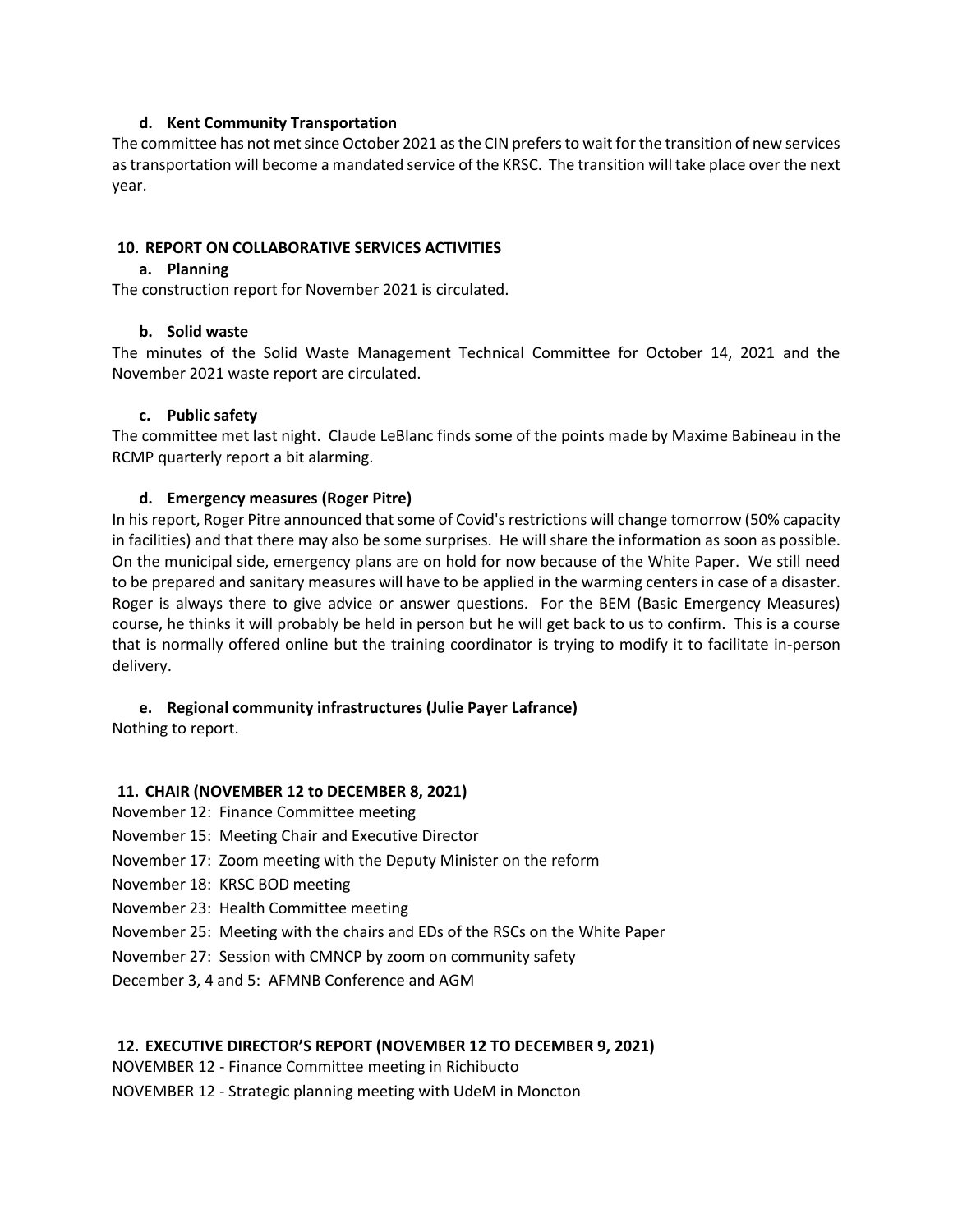NOVEMBER 15 - Meeting #2 - Group 1 - Kent Community Resiliency Steering Committee by Zoom NOVEMBER 15 - Meeting with Chair, Vice chair and ED NOVEMBER 16 - CAOs and KRSC meeting in Richibucto NOVEMBER 16 - Amish meeting in Richibucto NOVEMBER 17 - Discussion of local governance reform with CSR by Teams NOVEMBER 18 - Bi-monthly ED discussion by Teams NOVEMBER 18 - BOD meeting in Richibucto NOVEMBER 19 - Follow-up to Local Governance Reform announcement by Zoom NOVEMBER 19 - Webex meeting with MAC Board NOVEMBER 23 - Solid Waste Strategy Session by Zoom NOVEMBER 23 - CMNCP Financial Executive meeting by Zoom NOVEMBER 23 - Health Committee in Richibucto NOVEMBER 24 - MAP - Municipal Reform in Moncton NOVEMBER 24 - White Paper discussion with CAOs in Richibucto NOVEMBER 24 - Orientation session with DTI (Department of Transportation and Infrastructure) in Richibucto NOVEMBER 25 - CMNCP Board of Directors meeting by Zoom NOVEMBER 25 – Cultural Coast AGM by Zoom NOVEMBER 25 – BOD Meeting of the Whole to discuss White Paper in Richibucto NOVEMBER 26 - Post reform briefing with the Economic and Social Inclusion Corporation by Teams NOVEMBER 27 - Presentation of the Community Safety Plan by Zoom NOVEMBER 29 - Health Sub-Committee meeting in Richibucto NOVEMBER 29 - Presentation CDR Acadie NOVEMBER 30 - Meeting with the Moniteur Acadien by Zoom NOVEMBER 30 - Meeting #3 - Kent Community Resiliency Steering Committee by Teams DECEMBER 1 - MAP course in Moncton DECEMBER 1 - Meeting with Rexton Health Center regarding transportation DECEMBER 2 – ED meeting by Zoom DECEMBER 2 - Webex meeting - Discussion on Municipal Reform DECEMBER 3 - Follow-up Kent initiatives with Department of Health by Teams DECEMBER 3 - Social pediatrics meeting by Zoom DECEMBER 3 - COVID Update by Teams DECEMBER 3 - Discussion on regional development in Moncton DECEMBER 6 - KRSC and UdeM meeting regarding Mennonite/Amish in Moncton DECEMBER 6 - DTI, KRSC - Mennonite/Amish meeting DECEMBER 7 - Meeting with Moniteur Acadien by Zoom DECEMBER 7 - Draft strategic action plan one-on-one session by Teams DECEMBER 8 - Resiliency follow-up and trail guide with Philippe SV by Teams DECEMBER 9 – RSCs CAOs meeting in Florenceville

## **13. RESOLUTIONS**

Paul Lang takes the floor to provide some explanations before moving on to the motion.